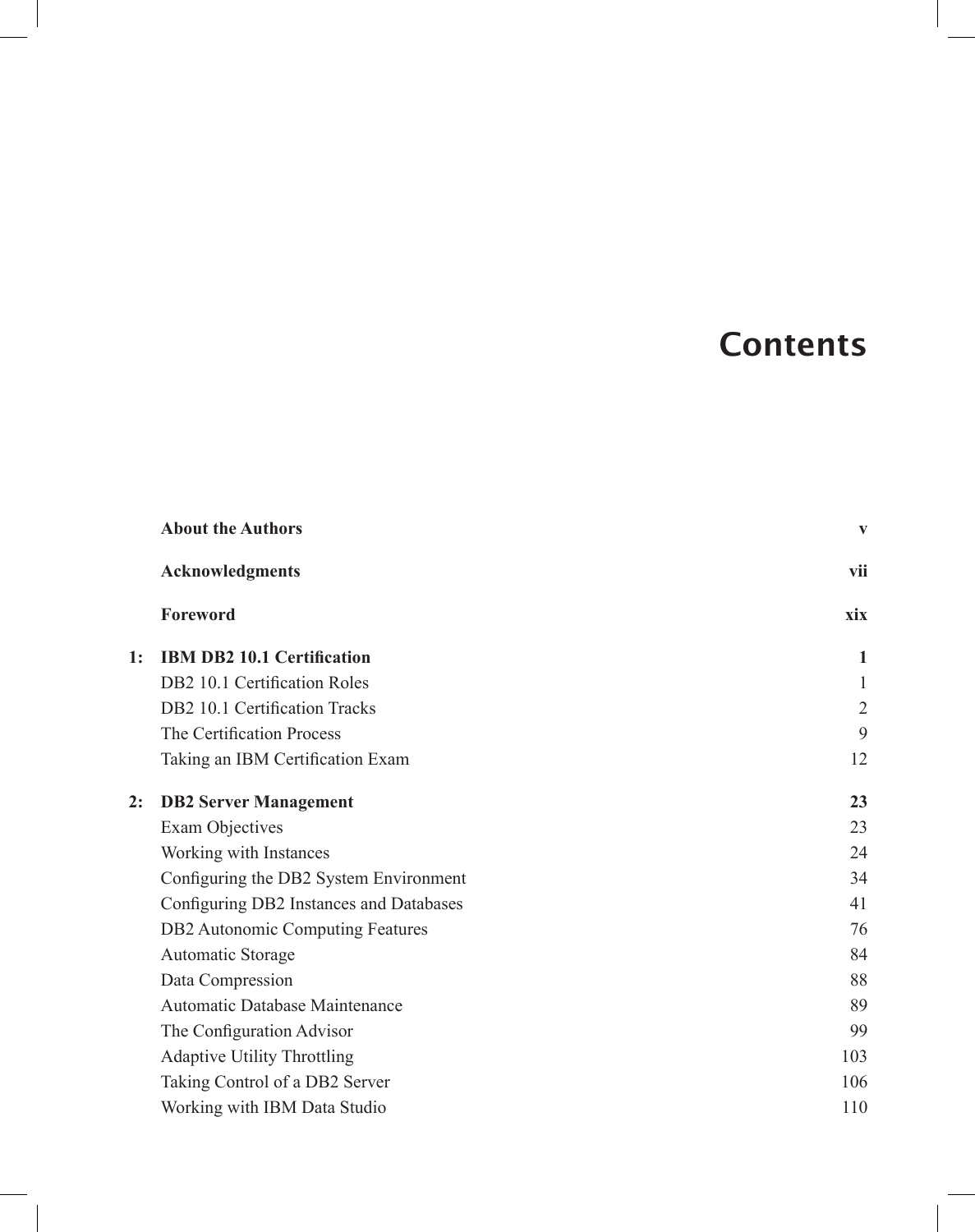#### x Contents

|    | Connecting to Instances and Databases          | 111 |
|----|------------------------------------------------|-----|
|    | Generating Data Definition Language Scripts    | 114 |
|    | Performing Database Administration Tasks       | 114 |
|    | Performing Database Development Tasks          | 115 |
|    | <b>Scheduling Database Jobs</b>                | 116 |
|    | Analyzing SQL Queries                          | 123 |
|    | <b>Chapter Summary</b>                         | 127 |
|    | <b>Practice Questions</b>                      | 128 |
|    | Answers                                        | 146 |
| 3: | <b>Physical Design</b>                         | 161 |
|    | <b>Exam Objectives</b>                         | 161 |
|    | Servers, Instances, and Databases              | 162 |
|    | <b>DB2</b> Database Objects                    | 162 |
|    | Creating a DB2 Database                        | 163 |
|    | A Complete CREATE DATABASE Command             | 170 |
|    | Design Aspects of Databases                    | 175 |
|    | <b>Buffer Pools</b>                            | 178 |
|    | <b>Table Spaces</b>                            | 182 |
|    | Reclaimable Storage                            | 200 |
|    | <b>Storage Groups</b>                          | 205 |
|    | Schemas                                        | 209 |
|    | Range Clustering and Range Partitioning Tables | 213 |
|    | <b>Range Clustered Tables</b>                  | 213 |
|    | <b>Range Partitioned Tables</b>                | 215 |
|    | Multi-temperature Storage                      | 222 |
|    | Time Travel Query Using Temporal Tables        | 231 |
|    | Utilities, Tools, and File Type Modifiers      | 239 |
|    | Restrictions for System-Period Temporal Tables | 240 |
|    | Application-Period Temporal Tables             | 241 |
|    | <b>Bitemporal Period Tables</b>                | 246 |
|    | Working with XML Data                          | 251 |
|    | Data Compression                               | 262 |
|    | DB2 9.7-Increasing the Compression Landscape   | 269 |
|    | <b>Chapter Summary</b>                         | 273 |
|    | <b>Practice Questions</b>                      | 274 |
|    | Answers                                        | 294 |
|    |                                                |     |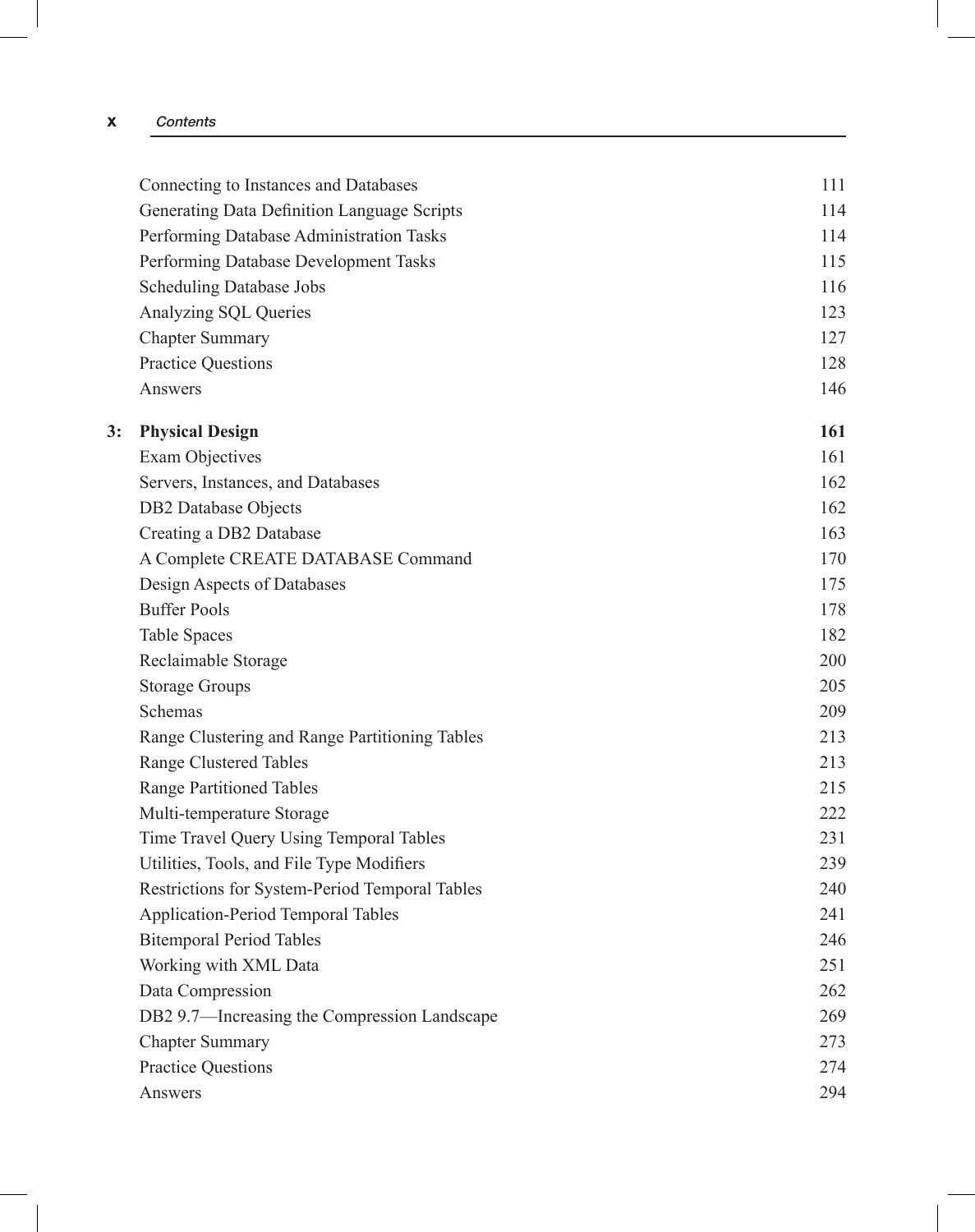| 4: | <b>Business Rules Implementation</b>                 | 307 |
|----|------------------------------------------------------|-----|
|    | <b>Exam Objectives</b>                               | 307 |
|    | <b>Business Rules</b>                                | 308 |
|    | <b>Not Null Constraints</b>                          | 308 |
|    | <b>Default Constraints</b>                           | 310 |
|    | <b>Check Constraints</b>                             | 313 |
|    | <b>Unique Constraints</b>                            | 316 |
|    | Referential Integrity Constraints                    | 320 |
|    | <b>Informational Constraints</b>                     | 337 |
|    | The Set Integrity Command                            | 339 |
|    | Creating Tables and Constraints                      | 344 |
|    | Creating Views with the Check Option                 | 351 |
|    | Creating and Using Triggers                          | 358 |
|    | <b>Chapter Summary</b>                               | 370 |
|    | <b>Practice Questions</b>                            | 371 |
|    | Answers                                              | 382 |
| 5: | <b>Monitoring DB2 Activity</b>                       | 389 |
|    | <b>Exam Objectives</b>                               | 389 |
|    | The Database System Monitor                          | 390 |
|    | The Snapshot Monitor                                 | 391 |
|    | Table Functions for Monitoring                       | 405 |
|    | <b>Functions Quick Reference</b>                     | 429 |
|    | Administrative Views for Monitoring                  | 430 |
|    | Buffer Pool Hit Ratio and I/O Response Time          | 431 |
|    | Currently Running Expensive SQL Statement            | 432 |
|    | Current Lock-wait Chains in the Database             | 433 |
|    | <b>Understanding Your Table Spaces</b>               | 434 |
|    | Getting to Know Your Database Server                 | 435 |
|    | <b>Event Monitors</b>                                | 437 |
|    | Event Types and Examples                             | 444 |
|    | Reading Unformatted Event Data                       | 467 |
|    | <b>Unformatted Event Data Format Table Functions</b> | 475 |
|    | Analyzing SQL with the Explain Facility              | 489 |
|    | The Explain Tables                                   | 490 |
|    | Collecting Explain Data                              | 491 |
|    | <b>Evaluating Explain Data</b>                       | 496 |
|    | DB2 Troubleshooting Tools                            | 512 |

Contents xi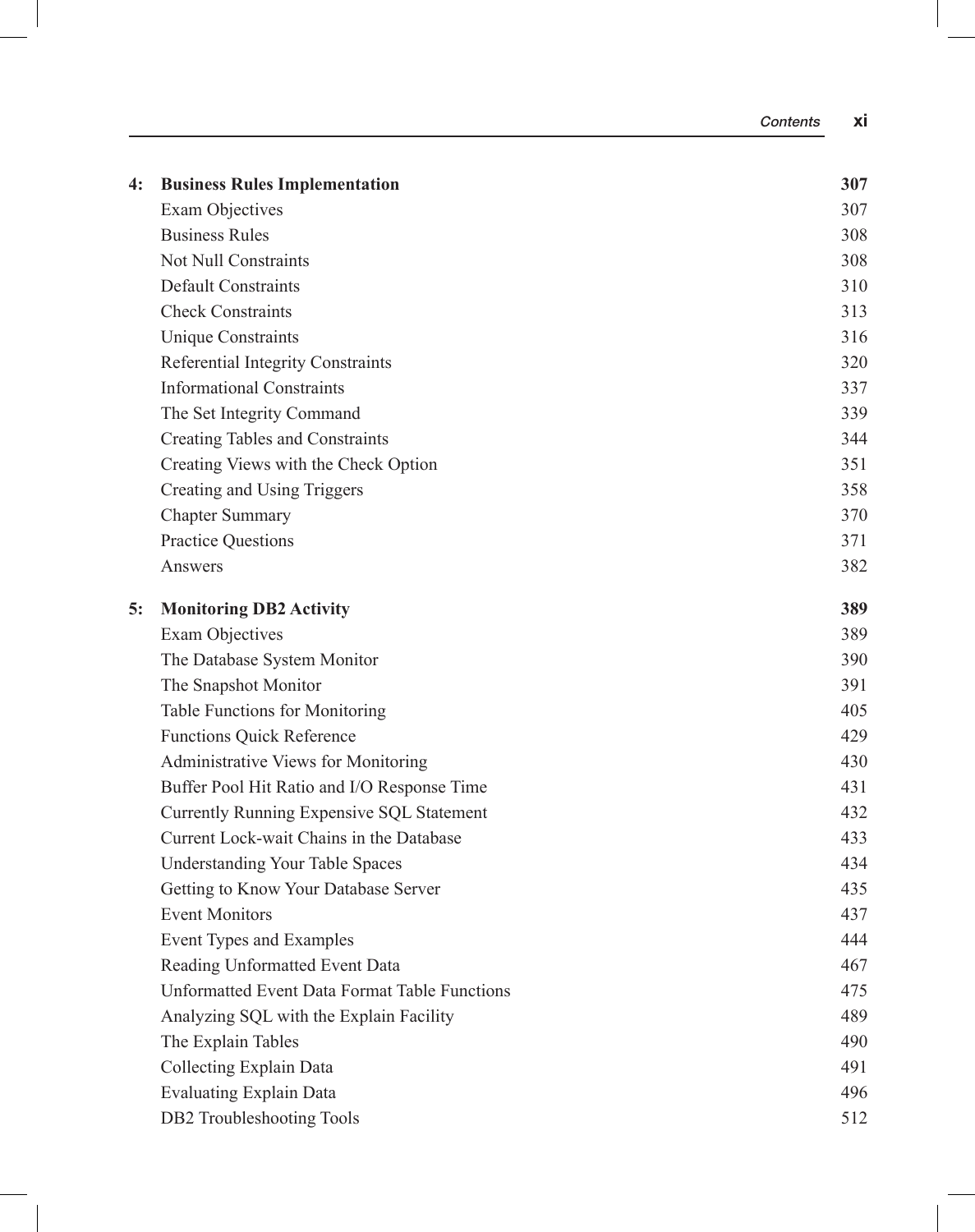| Obtaining Information About an Error Code                | 513 |
|----------------------------------------------------------|-----|
| Reason Codes                                             | 514 |
| The db2diag Utility                                      | 515 |
| First Occurrence Data Capture (FODC)                     | 516 |
| The DB2 Diagnostic Log File                              | 522 |
| The Administration Notification Log                      | 523 |
| Controlling How Much Information Is Collected            | 523 |
| Interpreting the Notification and Diagnostic Log Entries | 524 |
| The db2pdcfg Command                                     | 526 |
| The db2bfd Command                                       | 530 |
| The db2val Command                                       | 532 |
| The db2mtrk Command                                      | 535 |
| The db2pd Command                                        | 538 |
| The db2top Command                                       | 543 |
| The db2trc Command                                       | 547 |
| The inspect Command                                      | 550 |
| The db2dart Command                                      | 552 |
| The db2support Tool                                      | 554 |
| <b>Chapter Summary</b>                                   | 554 |
| <b>Practice Questions</b>                                | 555 |
| Answers                                                  | 563 |
| <b>DB2</b> Utilities                                     | 569 |
| <b>Exam Objectives</b>                                   | 569 |
| Data Movement Utilities and File Formats                 | 570 |
| Data Movement File Formats                               | 570 |
| Extracting Columnar Data from External Files             | 574 |
| The DB2 Export Utility                                   | 576 |
| The DB2 Import Utility                                   | 584 |
| The DB2 Load Utility                                     | 611 |
| The Four Phases of a Load Operation                      | 614 |
| Performing a Load Operation                              | 615 |
| Loading XML Data                                         | 630 |
| Loading from a CURSOR                                    | 631 |
| Loading from a Pipe                                      | 632 |
| A Nonrecoverable Load Operation                          | 633 |
| Monitoring a Load Operation                              | 634 |
| The Set Integrity Command                                | 636 |
|                                                          |     |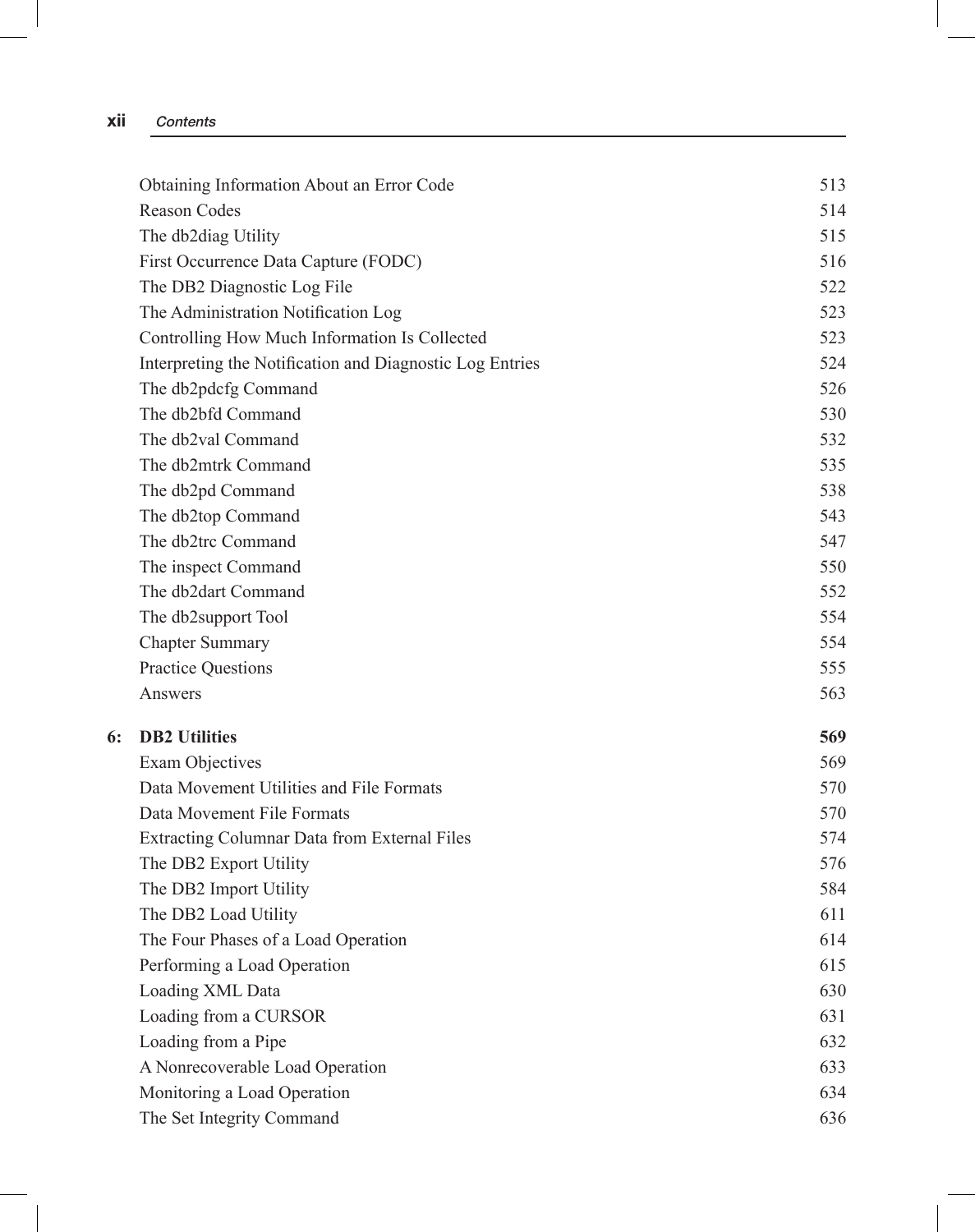|    | The DB2 Ingest Utility                                | 638 |
|----|-------------------------------------------------------|-----|
|    | Formatting the Input Values                           | 643 |
|    | Ingesting Data from a Pipe                            | 646 |
|    | <b>DML</b> Operations                                 | 647 |
|    | <b>DB2</b> Ingest Parameters                          | 651 |
|    | Handling Ingest Data Problems                         | 652 |
|    | Recovering a Failed Ingest Command                    | 655 |
|    | Monitoring Ingest Operations                          | 658 |
|    | <b>Ingest Performance Tuning Tips</b>                 | 659 |
|    | Comparison Between Ingest, Load, and Import Utilities | 660 |
|    | <b>Ingest Utility Limitations</b>                     | 660 |
|    | Other DB2 Data Movement Options                       | 661 |
|    | Relocate a Database by Using db2relocatedb            | 674 |
|    | The db2move and db2look Commands                      | 679 |
|    | Database Maintenance Utilities                        | 680 |
|    | The REORGCHK Utility                                  | 680 |
|    | The REORG Utility                                     | 681 |
|    | The RUNSTATS Utility                                  | 684 |
|    | The Rebind Utility                                    | 686 |
|    | Flushing the Package Cache                            | 687 |
|    | Performance-related Utilities                         | 688 |
|    | The db2batch Utility                                  | 688 |
|    | The DB2 Design Advisor                                | 692 |
|    | <b>Chapter Summary</b>                                | 699 |
|    | <b>Practice Questions</b>                             | 700 |
|    | Answers                                               | 710 |
| 7: | <b>High Availability</b>                              | 719 |
|    | <b>Exam Objectives</b>                                | 719 |
|    | Transactions                                          | 720 |
|    | <b>Transaction Logging</b>                            | 723 |
|    | <b>Transaction Logging Strategies</b>                 | 725 |
|    | Other Logging Considerations                          | 728 |
|    | Controlling How "Disk Full" Errors Are Handled        | 729 |
|    | <b>Database Recovery Concepts</b>                     | 730 |
|    | Recoverable and Nonrecoverable Databases              | 733 |
|    | Online Versus Offline Backup and Recovery             | 734 |
|    | Incremental and Delta Backup and Recovery             | 734 |

Contents xiii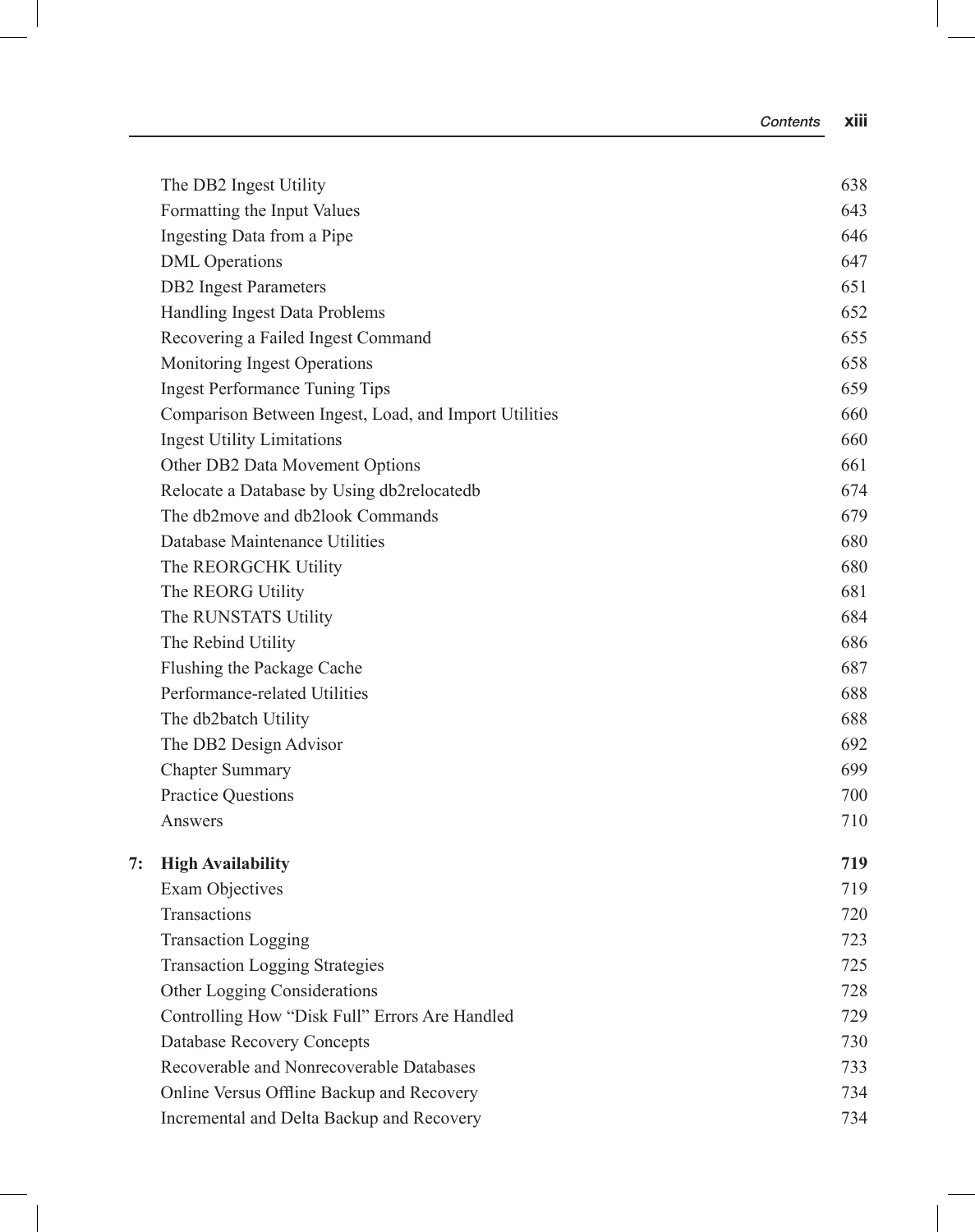### xiv Contents

|    | Performing a Crash Recovery Operation                             | 736 |
|----|-------------------------------------------------------------------|-----|
|    | Backup and Recovery                                               | 739 |
|    | Rebuilding Invalid Indexes                                        | 771 |
|    | Backing Up a Database with Split Mirroring                        | 772 |
|    | Initializing a Split Mirror with db2inidb                         | 775 |
|    | High Availability Disaster Recovery (HADR)                        | 776 |
|    | Requirements for HADR Environments                                | 777 |
|    | Read on Standby Feature                                           | 779 |
|    | Read On Standby Restrictions                                      | 781 |
|    | <b>HADR Multiple Standbys</b>                                     | 782 |
|    | Setting Up an HADR Multiple Standby Environment                   | 783 |
|    | Load Operations and HADR                                          | 789 |
|    | DB2 pureScale-An Overview                                         | 791 |
|    | Working with a pureScale Cluster                                  | 794 |
|    | <b>Chapter Summary</b>                                            | 797 |
|    | <b>Practice Questions</b>                                         | 798 |
|    | Answers                                                           | 815 |
| 8: | <b>DB2</b> Security                                               | 825 |
|    | <b>Exam Objectives</b>                                            | 825 |
|    | <b>Controlling Database Access</b>                                | 826 |
|    | Authentication                                                    | 826 |
|    | Where Does Authentication Occur?                                  | 826 |
|    | Security Plug-ins                                                 | 829 |
|    | Trusted and Untrusted Clients                                     | 830 |
|    | Authorities and Privileges                                        | 831 |
|    | Authorities                                                       | 832 |
|    | Privileges                                                        | 841 |
|    | Granting Authorities and Privileges                               | 851 |
|    | Granting Authorities and Privileges from IBM Data Studio          | 852 |
|    | Granting Authorities and Privileges with the GRANT command        | 853 |
|    | <b>GRANT SQL Statement Examples</b>                               | 860 |
|    | Revoking Authorities and Privileges with the REVOKE SQL Statement | 861 |
|    | REVOKE SQL Statement Examples                                     | 868 |
|    | Requirements for Granting and Revoking Authorities and Privileges | 869 |
|    | Authorities and Privileges Needed to Perform Common Tasks         | 870 |
|    | Role-based Access Control                                         | 872 |
|    | A Comparison Between Roles and Groups                             | 873 |
|    |                                                                   |     |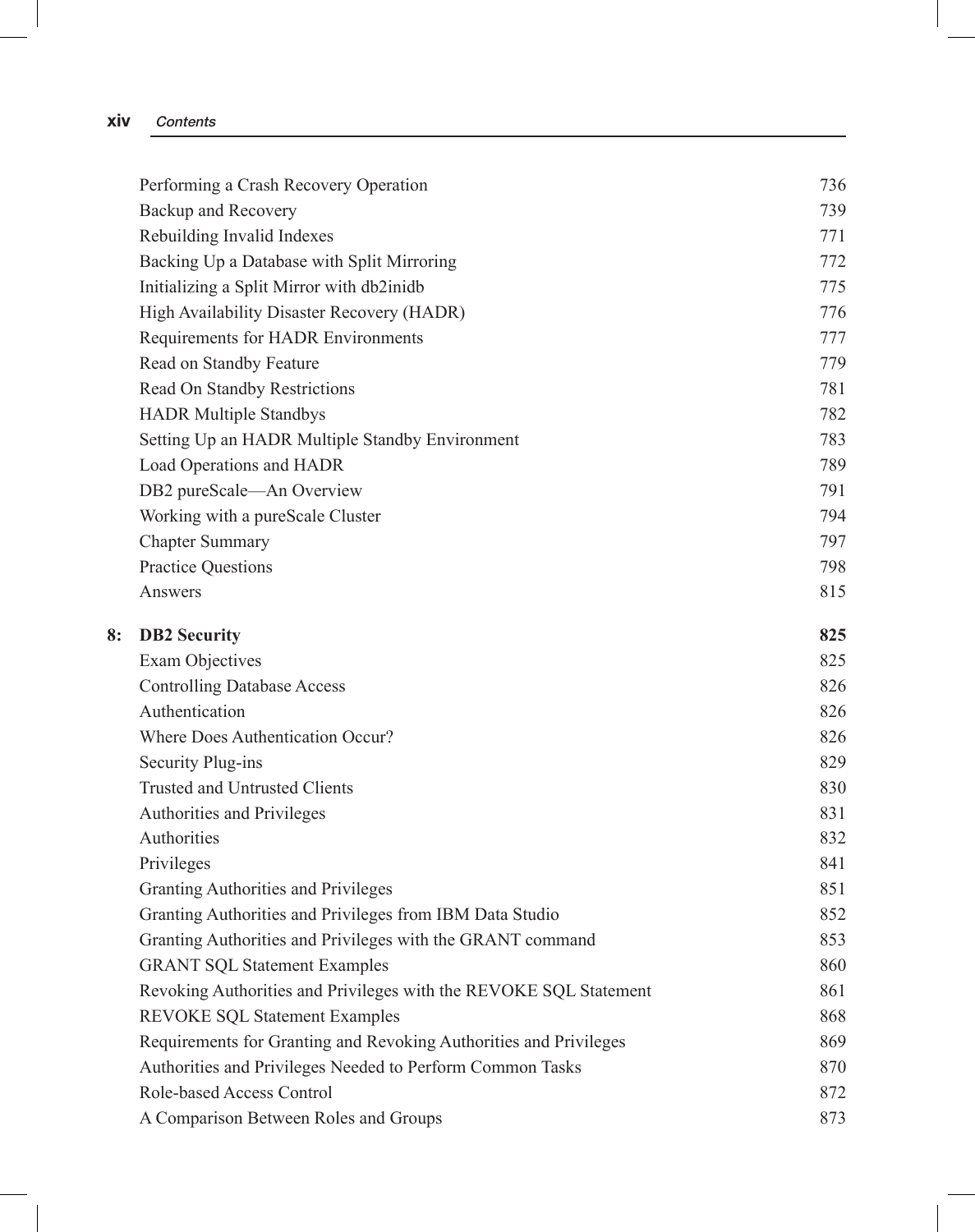|    | <b>Trusted Contexts and Trusted Connections</b> | 879 |
|----|-------------------------------------------------|-----|
|    | Securing Data with Label-based Access Control   | 883 |
|    | Implementing Row-level LBAC                     | 883 |
|    | Defining a Security-label Component             | 884 |
|    | Defining a Security Policy                      | 885 |
|    | Defining Security Labels                        | 886 |
|    | Creating a LBAC-Protected Table                 | 888 |
|    | Granting Security Labels to Users               | 889 |
|    | Putting Row-level LBAC into Action              | 890 |
|    | Implementing Column-level LBAC                  | 892 |
|    | Defining a Security-label Component             | 892 |
|    | Defining a Security Policy                      | 893 |
|    | Defining Security Labels                        | 893 |
|    | Creating an LBAC-Protected Table                | 893 |
|    | Granting Security Labels to Users               | 894 |
|    | <b>Creating LBAC-Protected Columns</b>          | 895 |
|    | <b>LBAC Rule Set-DB2LBACRULES</b>               | 896 |
|    | <b>LBAC Rule Exemptions</b>                     | 897 |
|    | Putting Column-level LBAC into Action           | 898 |
|    | Combining Row-level and Column-level LBAC       | 899 |
|    | Row and Column Access Control                   | 901 |
|    | <b>Implementing Row Permissions</b>             | 901 |
|    | Understanding the DML Behavior Under RCAC       | 906 |
|    | Deactivating the Row Access Control             | 907 |
|    | <b>Creating Column Masks</b>                    | 907 |
|    | <b>Built-in Scalar Functions</b>                | 911 |
|    | Advantages of Using RCAC                        | 911 |
|    | The DB2 Audit Facility                          | 912 |
|    | db2audit Tool Command                           | 913 |
|    | <b>AUDIT SQL Statements</b>                     | 916 |
|    | <b>Chapter Summary</b>                          | 919 |
|    | Practice Questions                              | 920 |
|    | Answers                                         | 929 |
| 9: | <b>Connectivity and Networking</b>              | 937 |
|    | <b>Exam Objectives</b>                          | 937 |
|    | Configuring Communications                      | 937 |
|    | Manually Configuring DB2 Server Communications  | 939 |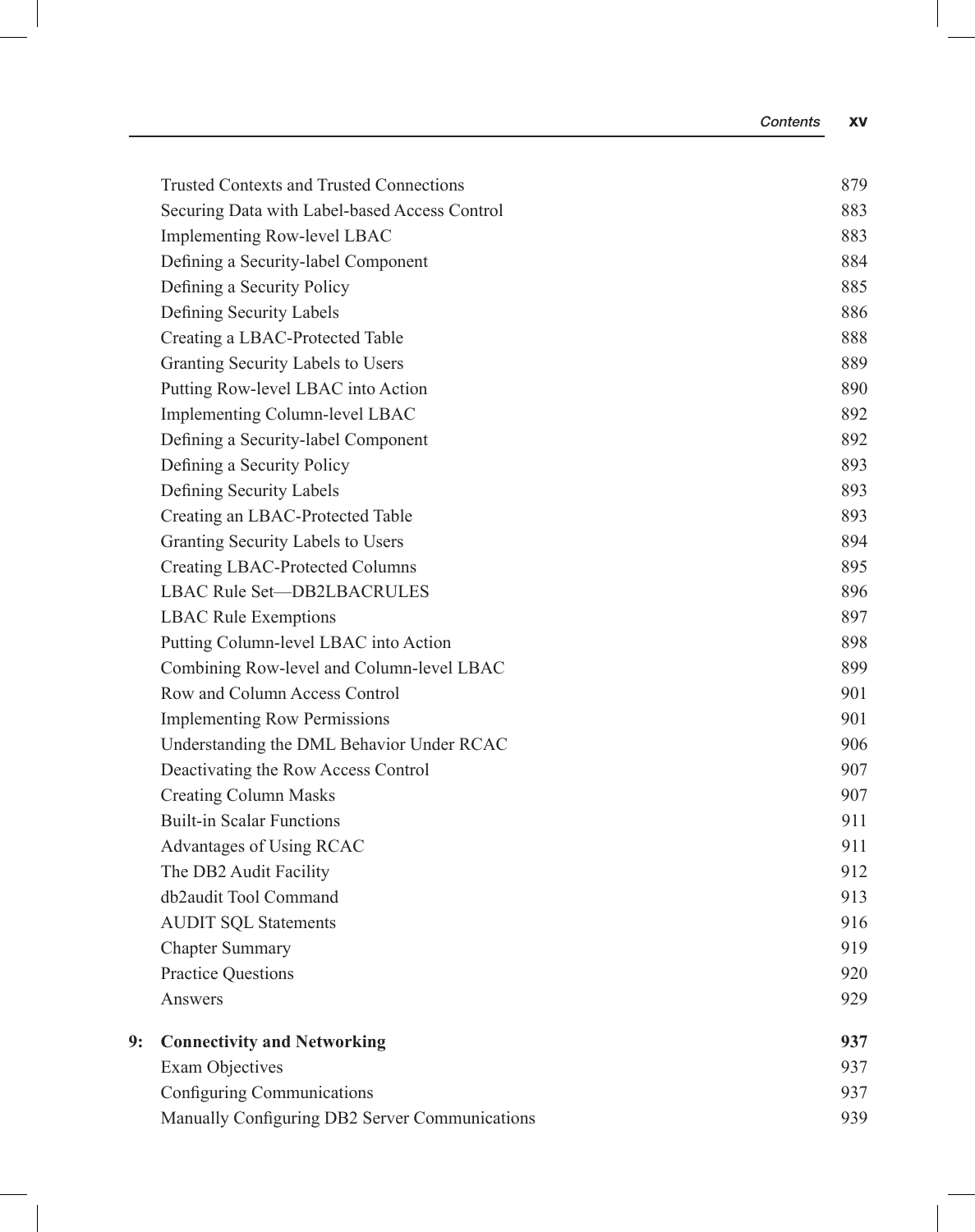#### xvi Contents

| <b>DB2</b> Directory Files                             | 942  |
|--------------------------------------------------------|------|
| Cataloging Remote Servers and Databases                | 946  |
| Cataloging a DB2 Database                              | 946  |
| Cataloging a Remote DB2 Node (Server)                  | 950  |
| Cataloging a DCS Database                              | 953  |
| <b>Binding Utilities and Applications</b>              | 954  |
| Configuring Communications to System z and System i    | 957  |
| DB2 Discovery                                          | 957  |
| Fast Communications Manager (FCM)                      | 962  |
| Configuring LDAP Connections                           | 965  |
| Registering the DB2 Server with LDAP                   | 966  |
| Registering the DB2 Database with LDAP                 | 968  |
| Deregistering the DB2 Server from LDAP                 | 968  |
| Deregistering the DB2 Database from LDAP               | 968  |
| Troubleshooting Communications Errors                  | 969  |
| <b>Chapter Summary</b>                                 | 970  |
| <b>Practice Questions</b>                              | 971  |
| Answers                                                | 977  |
| 10: DB2 10.5 Exam Crash Course                         | 985  |
| Exam Objectives                                        | 985  |
| <b>DB2</b> Server Management                           | 986  |
| The pureScale Model                                    | 997  |
| Managing Access to the Database Server                 | 1005 |
| Groups, Roles, User IDs                                | 1006 |
| <b>BLU</b> Technology                                  | 1008 |
| Deep Dive into BLU                                     | 1021 |
| Separate Row and Column Instances on a Database Server | 1023 |
| <b>BLU</b> Social                                      |      |
|                                                        | 1031 |
| Physical Design                                        | 1031 |
| <b>JSON</b>                                            | 1046 |
| Configuring the Database                               | 1047 |
| Managing JSON                                          | 1049 |
| Working with Data Studio V4.1.1                        | 1049 |
| Configuring a DB2 Database                             | 1050 |
| Tuning SQL                                             | 1059 |
| Workload Management                                    | 1068 |